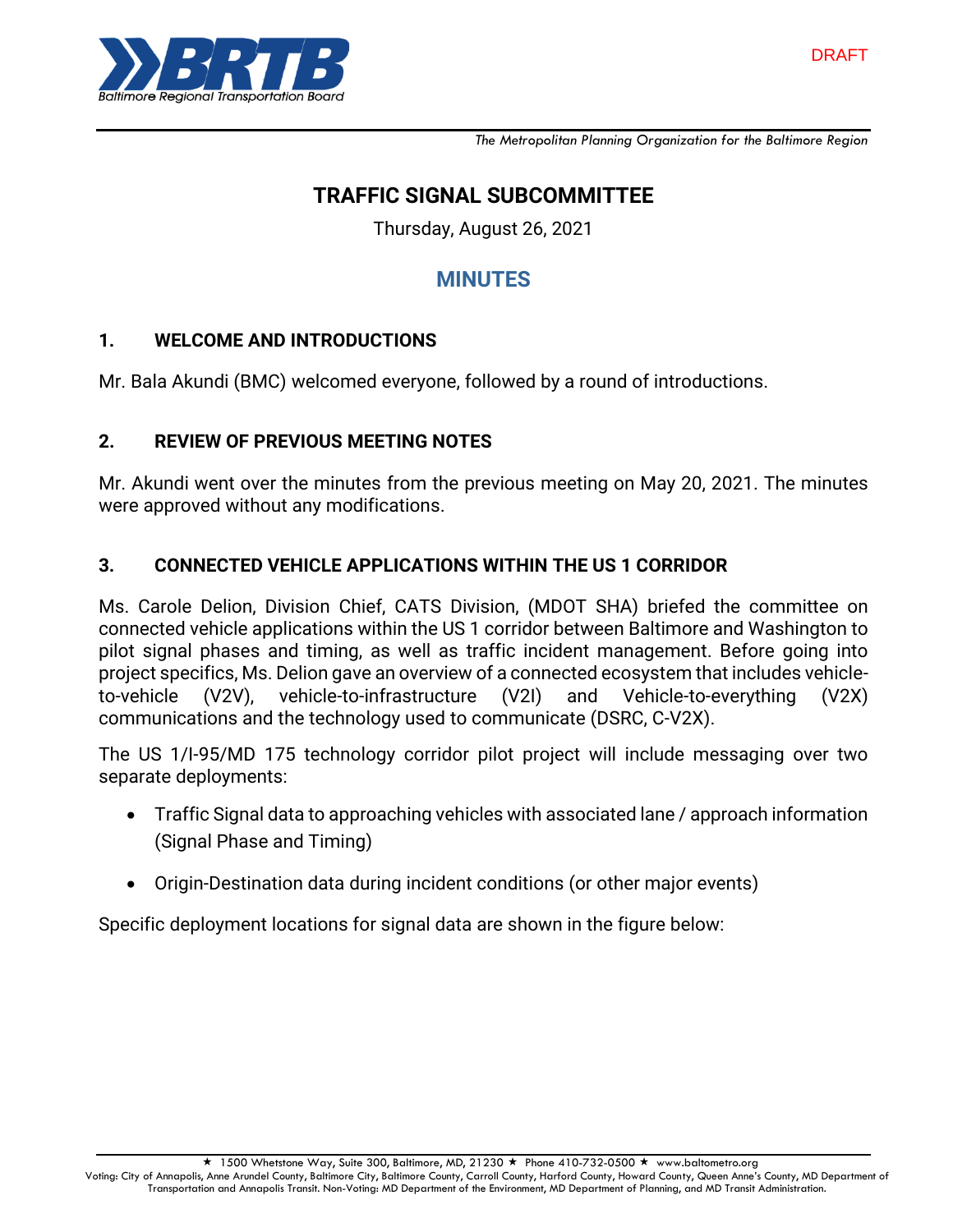

Specific deployment locations for origin-destination data are shown in the figure below:



The schedule for deployment is currently in development. For more details, refer to the presentation slides attached.

*[PowerPoint: US1 SPaT MDOT SHA]*